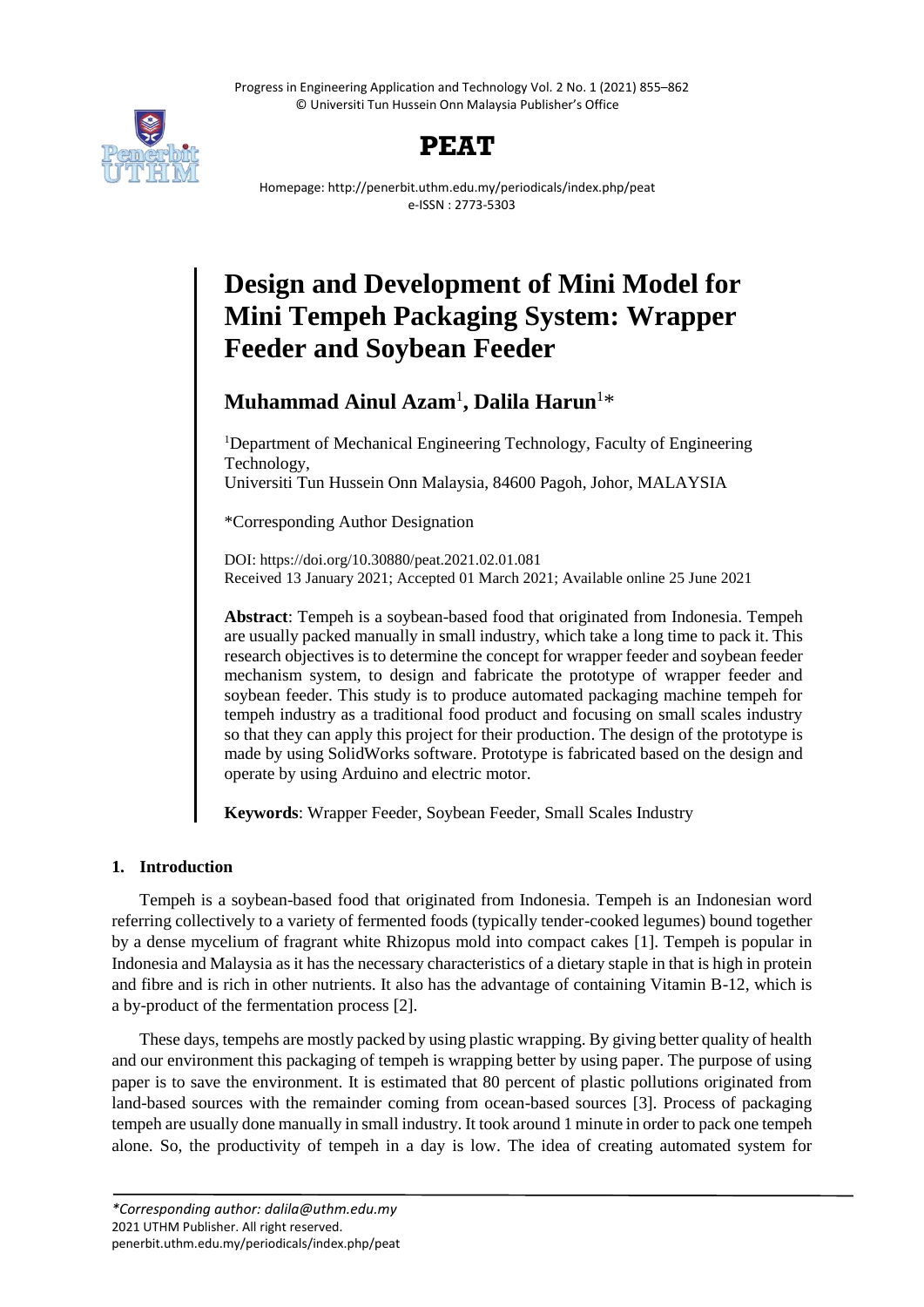packaging of mini tempeh will help to decrease the workload of the workers and increase the productivity of tempeh.

The objective of this study is to determine the concept for wrapper feeder and soybean feeder mechanism system for mini tempeh packaging machine. The prototype is design by using SolidWorks software and the wrapper feeder and soybean feeder system for mini tempeh packaging machine is fabricated.

#### **2. Materials and Methods**

#### 2.1 Materials selection

The materials and equipment used in this research is as follows:

| Materials      | Explanation                                                                                                                                                                  |
|----------------|------------------------------------------------------------------------------------------------------------------------------------------------------------------------------|
| Electric motor | A device used to convert electricity into<br>mechanical energy which is opposite to an<br>electric generator. They operate using principles<br>of electromagnetism.          |
| Servo motor    | A rotary actuator or linear actuator that allows for<br>precise control of angular or linear position,<br>velocity and acceleration [4].                                     |
| Plywood        | A material manufactured from thin layers or<br>"plies" of wood veneer that are glued together<br>with adjacent layers.                                                       |
| Conveyor       | One of many types of conveyor systems. Belt<br>conveyors are the most commonly used powered<br>conveyors because they are the most versatile<br>and the least expensive [5]. |
| Arduino Uno R3 | An open-source microcontroller board based on<br>the Microchip ATmega328P microcontroller and<br>developed by Arduino.cc [6].                                                |

# 2.2 Project flow chart

The project flow chart shows the general process of designing and developing the mini tempeh automated packaging machine. This process begins with the selection of topic for the project and will continue with the preliminary of the study which is reviewing the previous research papers and journals. Then, the topic for the project will be selected and a Gantt chart will be made. Next is the concept design which is based on the material selection, and simulations. If the simulations meet the project market requirement, the project then continue to the next process which is fabrication. Lastly, is the report writing and the submission of the project.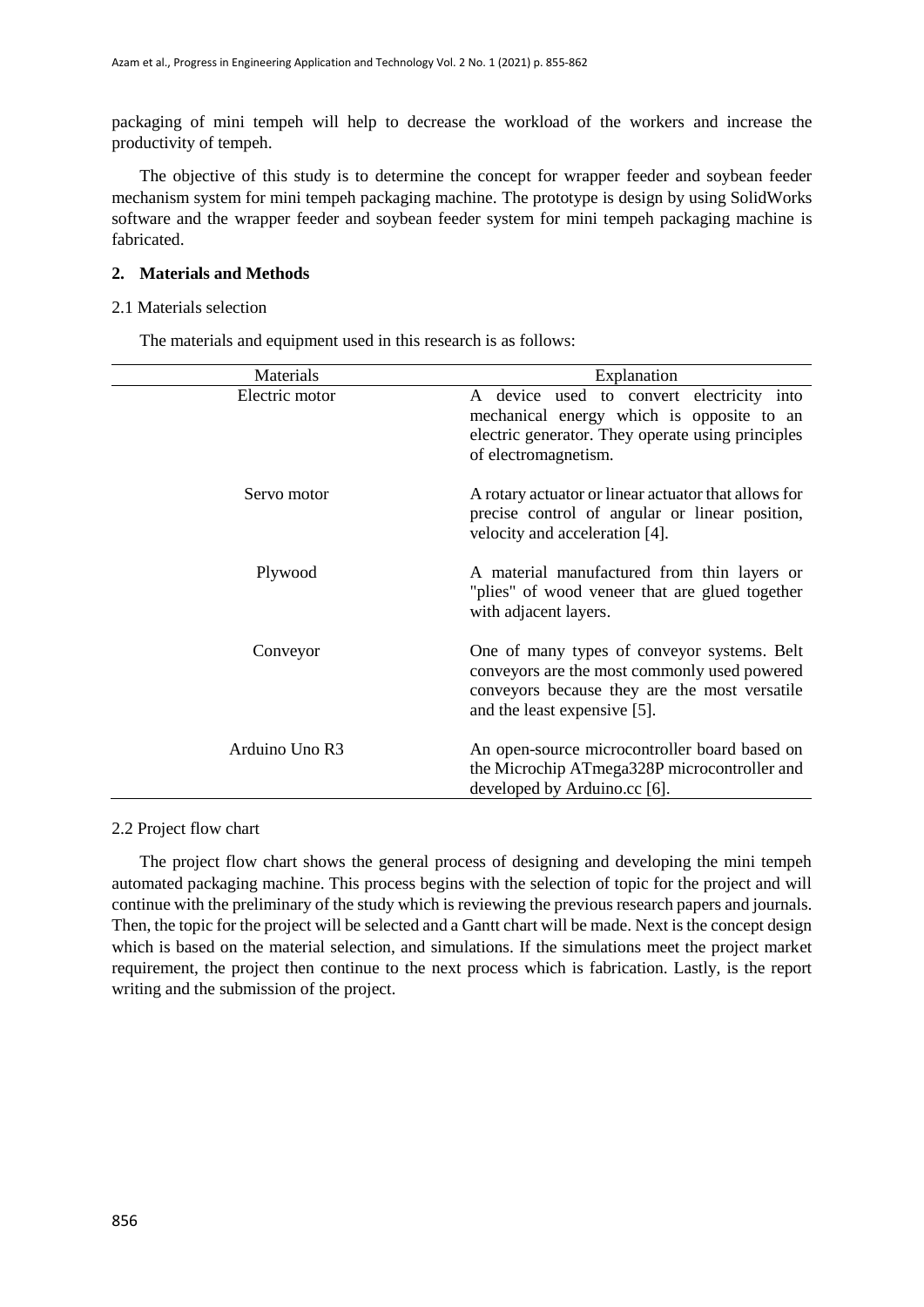

**Figure 1: Project flow chart**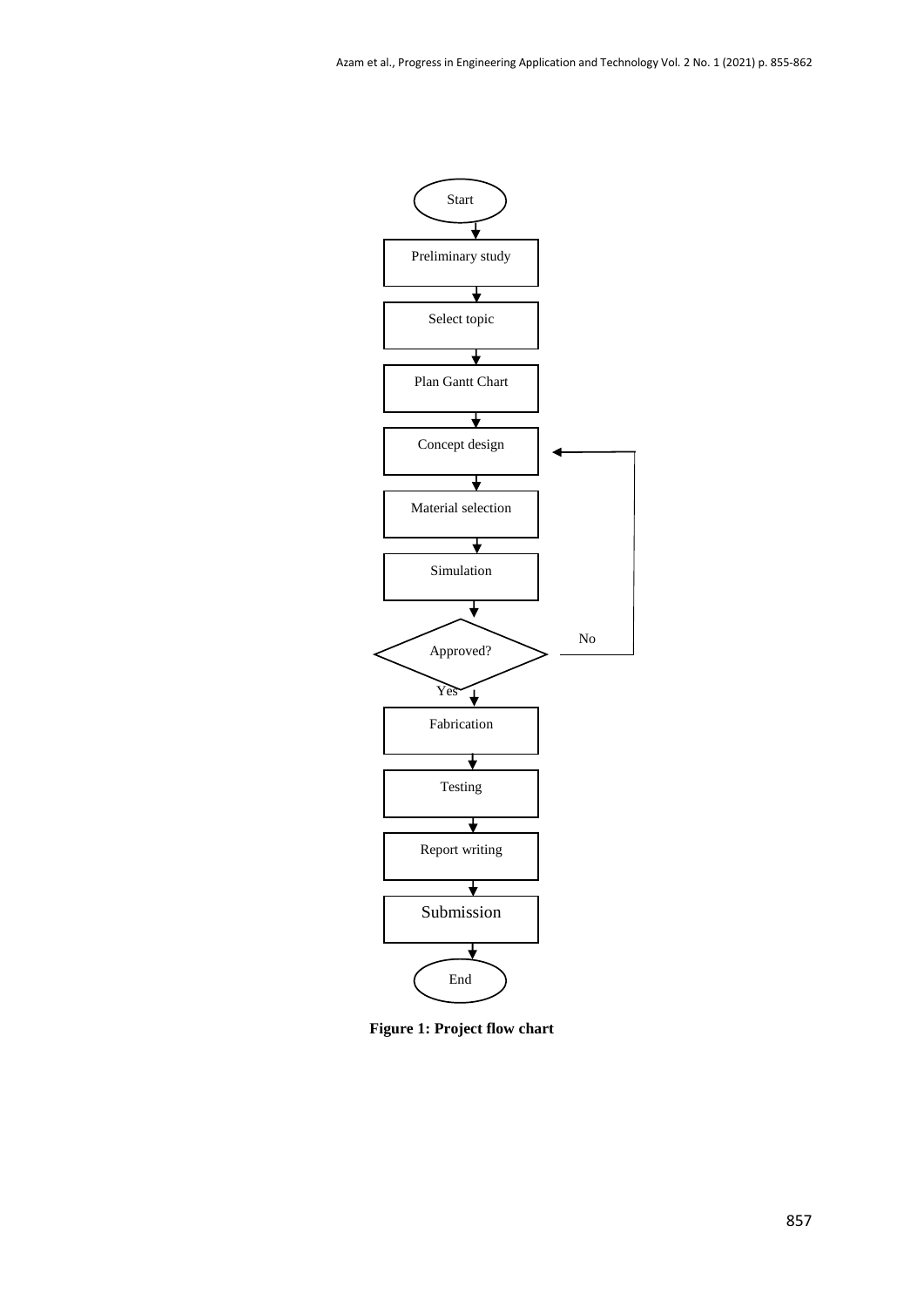2.3 Preliminary design of wrapper feeder and soybean feeder

For this project, there are one design idea for the wrapper feeder and soybean feeder parts of the machine.







**Figure 3: Idea for soybean feeder**

| Table 1: Design pros and cons for wrapper feeder and soybean feeder |  |  |
|---------------------------------------------------------------------|--|--|
|---------------------------------------------------------------------|--|--|

| Item              | <b>Pros</b>                                | Cons                                      |
|-------------------|--------------------------------------------|-------------------------------------------|
| Wrapper<br>feeder | The design is not complex                  | Wrapper paper might not come out          |
| Soybean feeder    | Beans output can be timed using<br>Arduino | Soybeans might get stuck at the<br>funnel |

### 2.4 SolidWorks drawing selection

From the preliminary design, the pros and cons were considered. A type of wrapper feeder was designed to be used. The soybean feeder was also designed by using the SolidWork software.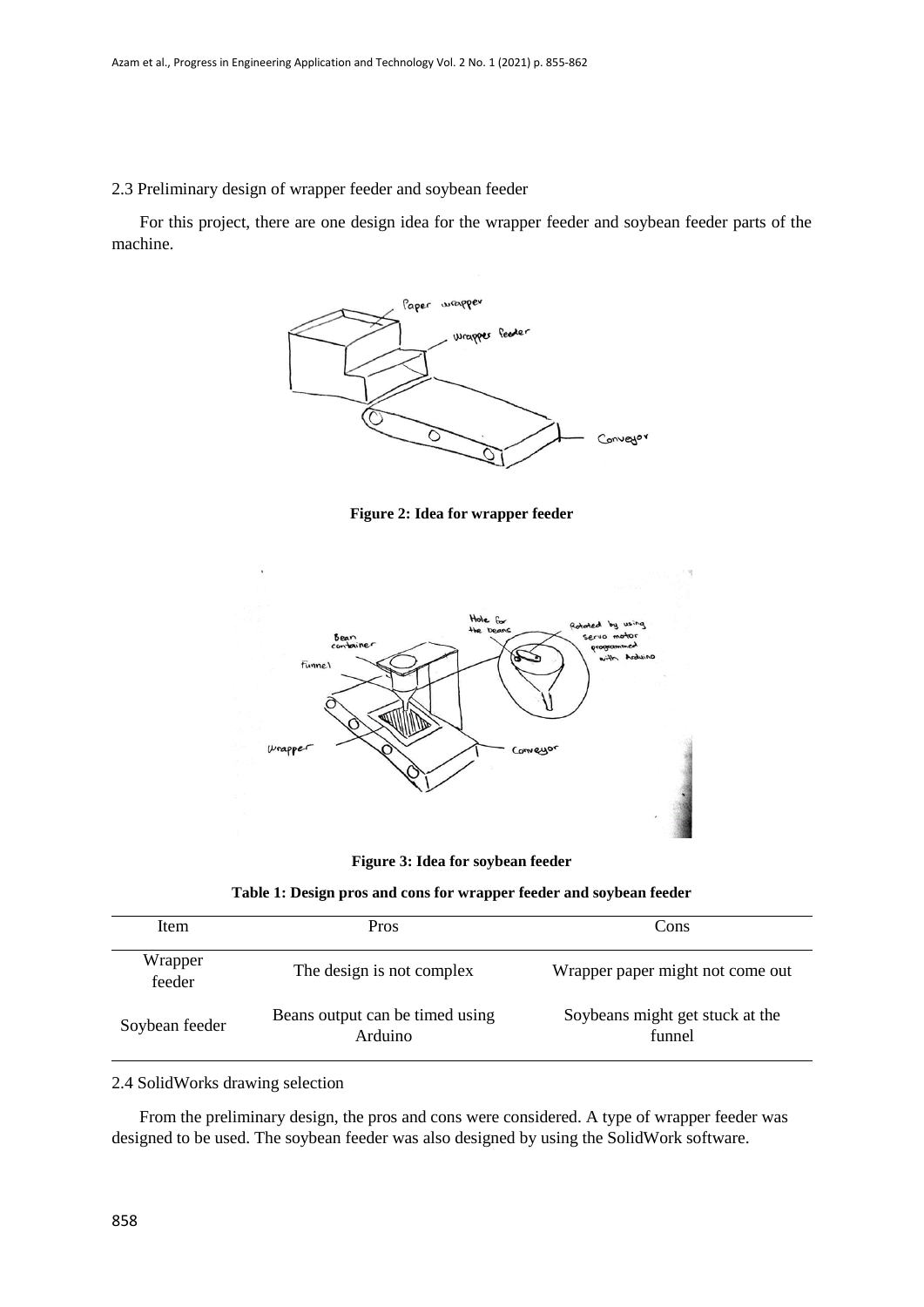

**Figure 4: SolidWorks design for the wrapper feeder**



**Figure 5: SolidWorks design for the soybean feeder**

# **3. Results and Discussion**

This topic will discuss on the result obtained from testing process. The process begin by designing the paper feeder and soybean feeder using the SolidWorks software, run the simulation test in the software for the material used. Mechanism of the prototype will also be discussed.

# 3.1 Simulation result

The purpose of simulation applied on this design is to analyze whether the material used is suitable or not. To minimize the cost used in this project, a suitable material selection is needed. In this simulation test, the material selection is Cedar wood and Polyethylene Terephthalate.

- Running the simulation test on the selection material for paper feeder which is Cedar wood.
- Running the simulation test on the selection material for soybean feeder which is Polyethylene Terephthalate.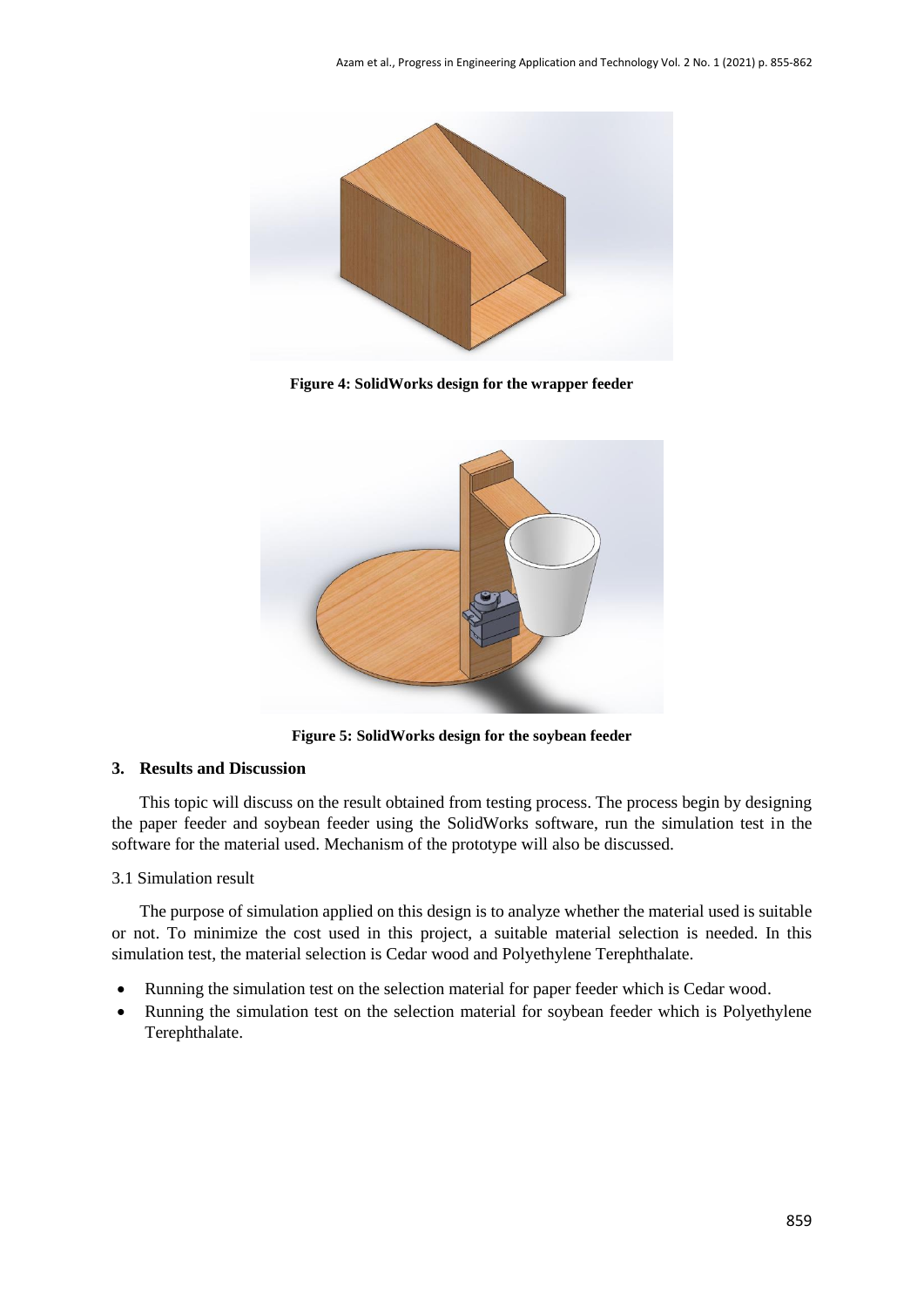# 3.2 Mass properties

| Part | Part Name        | $\overline{Mass (kg)}$ |
|------|------------------|------------------------|
|      | Base             | 0.033088               |
|      | Inclined surface | 0.033088               |
|      | Right side       | 0.029986               |
| 人    | Left side        | 0.029986               |

# **Table 2: Mass properties of wrapper feeder**

The total mass of the wrapper feeder is 0.12614 kg which is very light so it is very easy to handle. Next, the simulation test will be held for soybean feeder part.

# **Table 3: Mass properties of soybean feeder**

| Part      | Part Name         | Mass (kg)  |
|-----------|-------------------|------------|
|           | Soybean container | 0.0252871  |
|           | Base              | 0.0106311  |
|           | Pillar            | 0.015275   |
| $\lambda$ | Support           | 0.00112178 |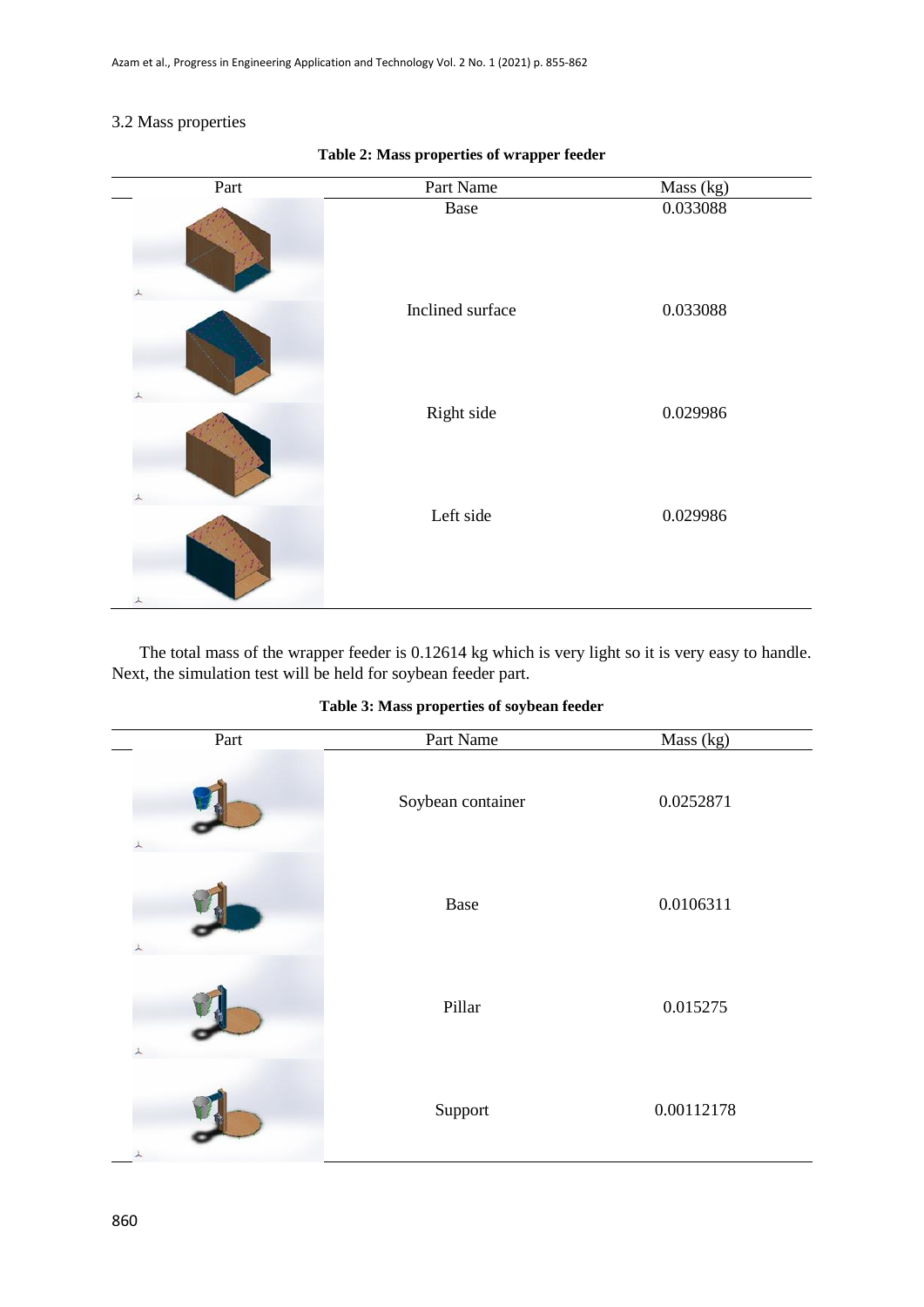The total mass of soybean feeder is 0.05231498 kg which is also very light and very easy to handle.

# 3.4 Cost of materials

| Material       | Part                                              | Quantity       | Price    |
|----------------|---------------------------------------------------|----------------|----------|
| Electric motor | Conveyor and wrapper<br>feeder                    | $\overline{2}$ | RM25.91  |
| Servo motor    | Soybean feeder                                    | 1              | RM6.00   |
| Plywood        | Conveyor, wrapper<br>feeder and soybean<br>feeder | 2              | RM20.00  |
| Plastic cup    | Soybean feeder                                    |                | RM2.00   |
| Arduino Uno R3 | Soybean feeder                                    |                | RM57.20  |
|                | Total                                             |                | RM111.11 |

**Table 4: Materials cost**

# 3.5 Mechanism of the prototype

The prototype is divided into three parts that run on different mechanism. The first part is the paper feeder, second is the soybean feeder and the last one is the conveyor. Figure 6 below shows the parts when it is combined together.



**Figure 6: Overall look of the prototype**

The first part of the prototype is the paper feeder. The paper feeder will distribute the wrapping paper onto the conveyor belt which will move the paper to the next station. The paper feeder is connected to a 6V DC motor which will move the roller to distribute the paper.

The second part of the prototype is the soybean feeder. The soybean feeder acts as a storage and distributor of the soybean. A hole was punched at the base of the container so that the soybean can fall on the paper below. The soybean feeder use servo motor that is connected to Arduino Uno. On the servo motor, a wooden was attached and it acts as a cover to the hole at the base of the container. When the paper is located below the container, the hand will rotate so that the soybean will fall onto the paper.